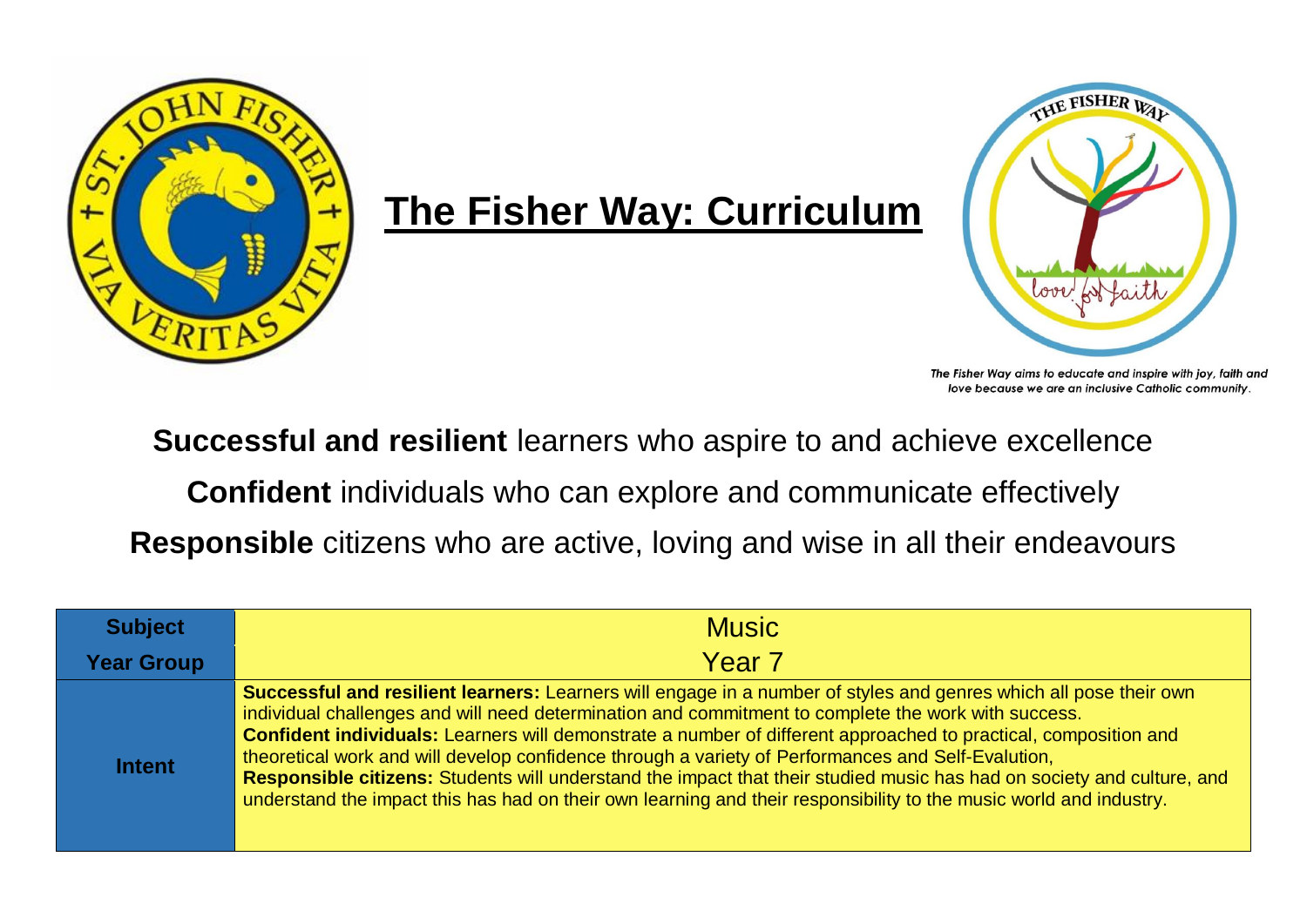| <b>Narrative</b>                        | How are they going to be different when they finish the year? All learners will have developed a good understanding the key<br>Musical elements of Music and used this do begin analysing music in detail, and developed base knowledge of simple notation<br>(pitch and rhythm) and used this to perform simple melodies. They will also gain a knowledge of instruments and their families and<br>the historical context of how music has developed and grown through time, as well as understanding music from another culture and<br>the difference of how music is approached there.<br>How does this link to what they have done before? This should build upon the KS2 Music students that may have touched on<br>some of the musical elements and some simple rhythmic notation encountered, and push this further to develop understanding of<br>pitch at the same time. Instrument knowledge and experiences will be varied, and this is hones and evened out/<br>How does this set them up for the years to come? All of these key skills are based on the key skills needed for GCSE and A-<br>Level work - these are the foundations being laid down in KS3. |                                                                                                                                                                                                                                                                                                                     |                                                                                                                                                                                                                                                                                                                  |                                                                                                                                                                                                                                                                                                                  |                                                                                                                                                                                                                                                                                                       |                                                                                                                                                                                                                                                                                         |
|-----------------------------------------|---------------------------------------------------------------------------------------------------------------------------------------------------------------------------------------------------------------------------------------------------------------------------------------------------------------------------------------------------------------------------------------------------------------------------------------------------------------------------------------------------------------------------------------------------------------------------------------------------------------------------------------------------------------------------------------------------------------------------------------------------------------------------------------------------------------------------------------------------------------------------------------------------------------------------------------------------------------------------------------------------------------------------------------------------------------------------------------------------------------------------------------------------------------------------|---------------------------------------------------------------------------------------------------------------------------------------------------------------------------------------------------------------------------------------------------------------------------------------------------------------------|------------------------------------------------------------------------------------------------------------------------------------------------------------------------------------------------------------------------------------------------------------------------------------------------------------------|------------------------------------------------------------------------------------------------------------------------------------------------------------------------------------------------------------------------------------------------------------------------------------------------------------------|-------------------------------------------------------------------------------------------------------------------------------------------------------------------------------------------------------------------------------------------------------------------------------------------------------|-----------------------------------------------------------------------------------------------------------------------------------------------------------------------------------------------------------------------------------------------------------------------------------------|
| <b>Half term</b>                        | Autumn 1                                                                                                                                                                                                                                                                                                                                                                                                                                                                                                                                                                                                                                                                                                                                                                                                                                                                                                                                                                                                                                                                                                                                                                  | <b>Autumn 2</b>                                                                                                                                                                                                                                                                                                     | Spring 1                                                                                                                                                                                                                                                                                                         | Spring 2                                                                                                                                                                                                                                                                                                         | Summer 1                                                                                                                                                                                                                                                                                              | Summer 2                                                                                                                                                                                                                                                                                |
| <b>Knowledge</b><br>(topics<br>studied) | <b>Music and Fantasy</b>                                                                                                                                                                                                                                                                                                                                                                                                                                                                                                                                                                                                                                                                                                                                                                                                                                                                                                                                                                                                                                                                                                                                                  | <b>Orchestral</b><br>Instruments and<br><b>Notation</b>                                                                                                                                                                                                                                                             | <b>Orchestral</b><br>Instruments and<br>notation continued<br><b>History of Music</b>                                                                                                                                                                                                                            | <b>History of Music</b><br>(continued)                                                                                                                                                                                                                                                                           | <b>History of Music</b><br>(completed)<br><b>EXAM</b>                                                                                                                                                                                                                                                 | <b>African Drumming</b>                                                                                                                                                                                                                                                                 |
| <b>Key skills</b>                       | <b>MUSICAL</b><br><b>ELEMENTS-</b><br>timbre, pitch,<br>texture, dynamics,<br>tempos, melody,<br>rhythm, structure,<br>silence.<br><b>PERFORMANCE</b><br>and<br><b>COMPOSITION</b><br>through aural<br>interpretation and<br>creation.                                                                                                                                                                                                                                                                                                                                                                                                                                                                                                                                                                                                                                                                                                                                                                                                                                                                                                                                    | <b>ORCHESTRAL</b><br><b>INSTRUMENT</b><br><b>FAMILIES AND</b><br><b>INSTRUMENT</b><br><b>KNOWLEDGE -</b><br>String, Brass,<br><b>Woodwind and</b><br>Percussion.<br><b>NOTATION AND</b><br><b>READING FROM A</b><br>STAVE -<br>Semibreve, Minim,<br>Crotchet, Quaver,<br>Treble clef, staves.<br><b>PERFORMANCE</b> | Continuing with<br><b>ORCHESTRAL</b><br><b>INSTRUMENT</b><br><b>FAMILIES AND</b><br><b>INSTRUMENT</b><br><b>KNOWLEDGE -</b><br>String, Brass,<br><b>Woodwind and</b><br>Percussion.<br><b>NOTATION AND</b><br><b>READING FROM A</b><br>STAVE -<br>Semibreve, Minim,<br>Crotchet, Quaver,<br>Treble clef, staves. | <b>HISTORICAL</b><br><b>CONTEXT OF</b><br><b>MUSIC -</b><br>Renaissance,<br>Baroque, Classical<br>Romantic, 20th &<br>21st Century.<br><b>Understanding of</b><br>composers,<br>instruments and<br>musical styles from<br>each period.<br><b>PERFORMANCE</b><br>using notation in the<br>style of the historical | <b>HISTORICAL</b><br><b>CONTEXT OF</b><br><b>MUSIC -</b><br>Renaissance,<br>Baroque, Classical<br>Romantic, 20th &<br>21st Century.<br><b>Understanding of</b><br>composers,<br>instruments and<br>musical styles from<br>each period.<br><b>PERFORMANCE</b><br>using notation in<br>the style of the | <b>RHYTHM LAYER</b><br><b>AND FEATURES</b><br>including<br>syncopation,<br>accents, on-beat,<br>off-beat and<br>cross-rhythms.<br><b>TRADITIONAL</b><br><b>AFRICAN</b><br><b>DRUMMING</b><br><b>INSTRUMENTS</b><br>including Djembe<br>and variety of<br>Shakers.<br><b>PERFORMANCE</b> |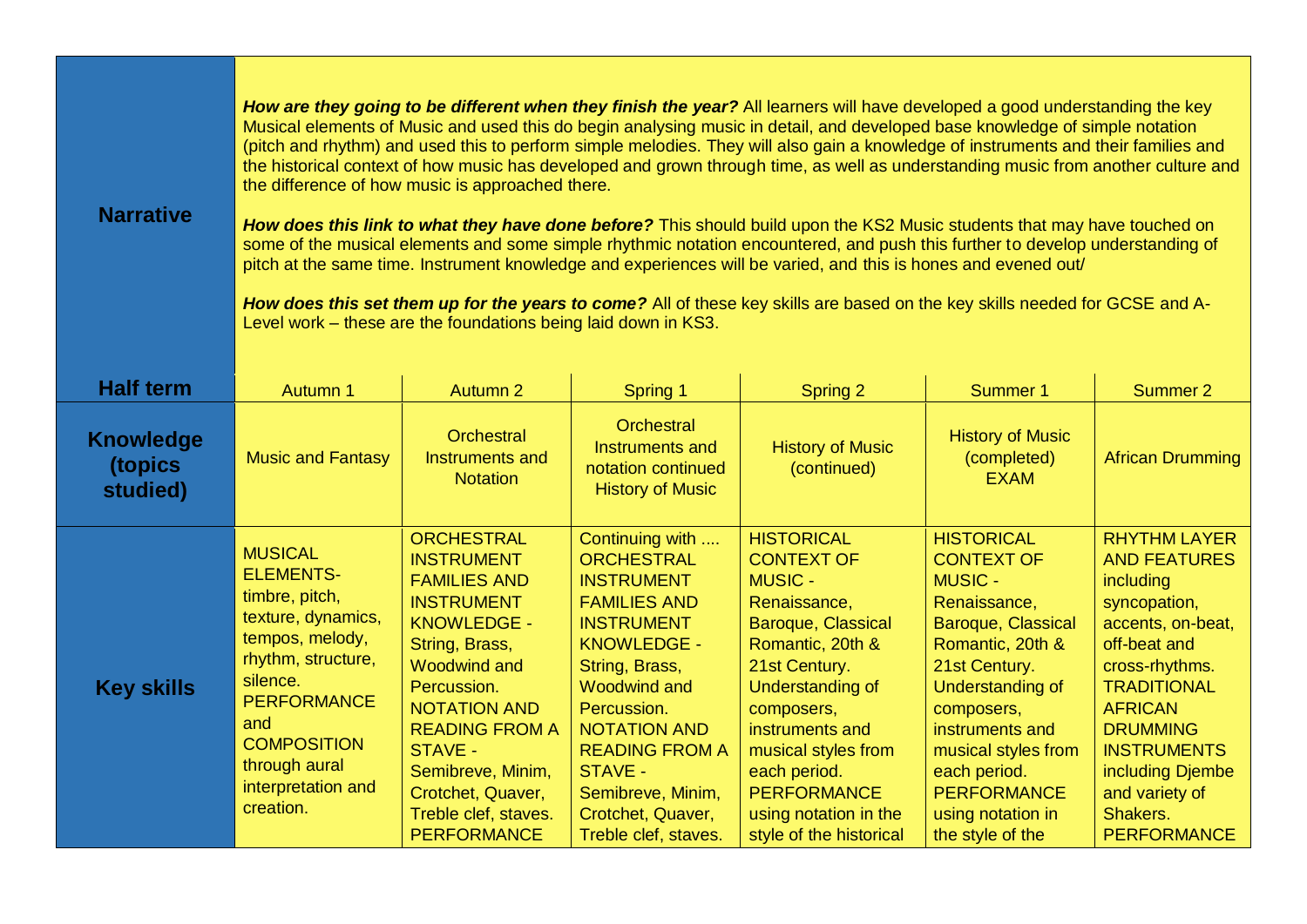|  | using notation to<br>perform the piece<br>from. Ability to read<br>the music and<br>translate that to an<br>instrument.<br><b>LISTENING and</b><br><b>DISCUSSION and</b><br>music using the<br><b>MUSICAL</b><br><b>ELEMENTS-</b><br>timbre, pitch,<br>texture, dynamics,<br>tempos, melody,<br>rhythm, structure,<br>silence. | <b>PERFORMANCE</b><br>using notation to<br>perform the piece<br>from. Ability to read<br>the music and<br>translate that to an<br>instrument.<br><b>HISTORICAL</b><br><b>CONTEXT OF</b><br><b>MUSIC -</b><br>Renaissance,<br>Baroque, Classical<br>Romantic, 20th &<br>21st Century.<br>Understanding of<br>composers,<br>instruments and<br>musical styles from<br>each period.<br><b>PERFORMANCE</b><br>using notation in<br>the style of the<br>historical period.<br><b>COMPOSITION in</b><br>the styles of the<br>historical period,<br>now with set | period.<br><b>COMPOSITION in</b><br>the styles of the<br>historical period, now<br>with set structure.<br><b>LISTENING and</b><br><b>DISCUSSION and</b><br>music using the<br><b>MUSICAL</b><br>ELEMENTS-timbre,<br>pitch, texture,<br>dynamics, tempos,<br>melody, rhythm,<br>structure, silence. | historical period.<br><b>COMPOSITION in</b><br>the styles of the<br>historical period,<br>now with set<br>structure. EXAM<br>consolidates the<br>knowledge from the<br>previous 3 topics.<br><b>LISTENING and</b><br><b>DISCUSSION and</b><br>music using the<br><b>MUSICAL</b><br><b>ELEMENTS-</b><br>timbre, pitch,<br>texture, dynamics,<br>tempos, melody,<br>rhythm, structure,<br>silence. | either as a class<br>or in groups of<br>African drumming<br>piece learner<br>aurally.<br><b>LISTENING and</b><br><b>DISCUSSION</b><br>and music using<br>the MUSICAL<br><b>ELEMENTS-</b><br>timbre, pitch,<br>texture, dynamics,<br>tempos, melody,<br>rhythm, structure,<br>silence. |
|--|--------------------------------------------------------------------------------------------------------------------------------------------------------------------------------------------------------------------------------------------------------------------------------------------------------------------------------|-----------------------------------------------------------------------------------------------------------------------------------------------------------------------------------------------------------------------------------------------------------------------------------------------------------------------------------------------------------------------------------------------------------------------------------------------------------------------------------------------------------------------------------------------------------|----------------------------------------------------------------------------------------------------------------------------------------------------------------------------------------------------------------------------------------------------------------------------------------------------|--------------------------------------------------------------------------------------------------------------------------------------------------------------------------------------------------------------------------------------------------------------------------------------------------------------------------------------------------------------------------------------------------|---------------------------------------------------------------------------------------------------------------------------------------------------------------------------------------------------------------------------------------------------------------------------------------|
|  |                                                                                                                                                                                                                                                                                                                                | structure.<br><b>LISTENING</b> and<br><b>DISCUSSION and</b><br>music using the<br><b>MUSICAL</b><br><b>ELEMENTS-</b><br>timbre, pitch,<br>texture, dynamics,<br>tempos, melody,                                                                                                                                                                                                                                                                                                                                                                           |                                                                                                                                                                                                                                                                                                    |                                                                                                                                                                                                                                                                                                                                                                                                  |                                                                                                                                                                                                                                                                                       |